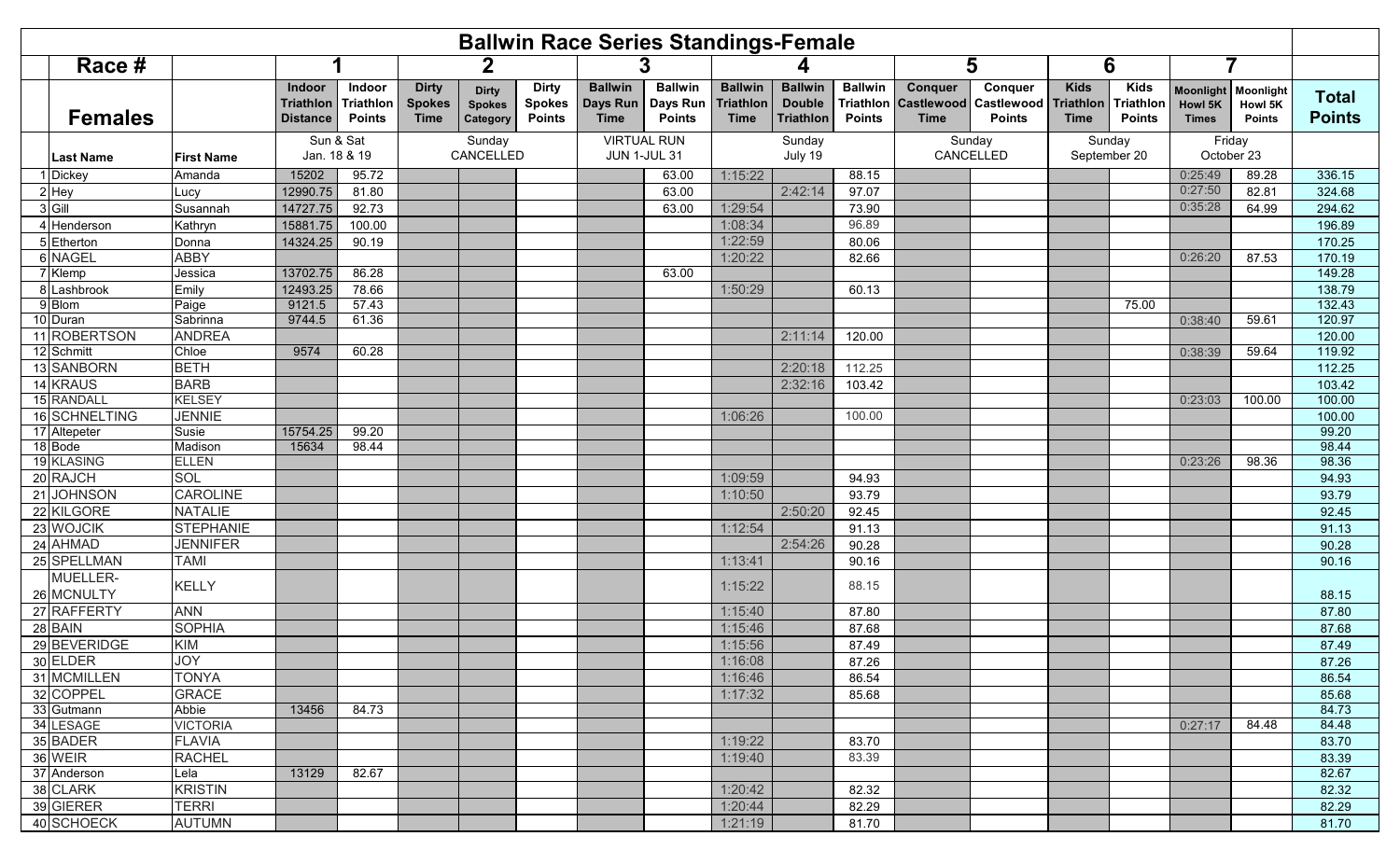| 41 EDRINGTON        | <b>KATHIE</b>          |          |       |  |  | 1:22:08 |         | 80.88 |  |       |         |       | 80.88          |
|---------------------|------------------------|----------|-------|--|--|---------|---------|-------|--|-------|---------|-------|----------------|
| 42 GUIGNON          | <b>AMY</b>             |          |       |  |  |         | 3:15:58 | 80.36 |  |       |         |       | 80.36          |
| 43 COOPER           | <b>JULIE</b>           |          |       |  |  | 1:22:45 |         | 80.28 |  |       |         |       | 80.28          |
| 44 BADER            | JULIA                  |          |       |  |  | 1:22:52 |         | 80.17 |  |       |         |       | 80.17          |
| 45 HALLIBURTON      | <b>DONNA</b>           |          |       |  |  | 1:23:01 |         | 80.02 |  |       |         |       | 80.02          |
| 46 DOUGLAS          | <b>NICCOLE</b>         |          |       |  |  |         | 3:17:49 | 79.61 |  |       |         |       | 79.61          |
| 47 BOWDERN          | <b>EMILY</b>           |          |       |  |  |         |         |       |  |       | 0:29:01 | 79.44 | 79.44          |
| 48 Hebisen          | Robin                  | 12554.5  | 79.05 |  |  |         |         |       |  |       |         |       | 79.05          |
| 49 MEYER            | <b>KRIS</b>            |          |       |  |  | 1:24:15 |         | 78.85 |  |       |         |       | 78.85          |
| 50 BEAL             | <b>CATHERINE</b>       |          |       |  |  | 1:24:17 |         | 78.82 |  |       |         |       | 78.82          |
| 51 FRANTA           | <b>ERIN</b>            |          |       |  |  | 1:24:38 |         | 78.50 |  |       |         |       | 78.50          |
| 52 FETICK           | <b>EMILY</b>           |          |       |  |  | 1:25:02 |         | 78.13 |  |       |         |       | 78.13          |
| 53 CITROWSKI        | <b>CLARE</b>           |          |       |  |  | 1:25:24 |         | 77.79 |  |       |         |       | 77.79          |
| 54 BENDER           | <b>LINDSEY</b>         |          |       |  |  |         |         |       |  |       | 0:29:39 | 77.74 | 77.74          |
| 55 LINGAFELTER      | <b>JANE</b>            |          |       |  |  |         |         |       |  |       | 0:29:48 | 77.35 | 77.35          |
| 56 ARNOLD           | <b>MARY ANN</b>        |          |       |  |  |         |         |       |  |       | 0:29:49 | 77.31 | 77.31          |
| 57 LARSON           | <b>LINDA</b>           |          |       |  |  | 1:26:17 |         | 76.99 |  |       |         |       | 76.99          |
| 58 DAVIS            | <b>NORA</b>            |          |       |  |  | 1:26:29 |         | 76.82 |  |       |         |       | 76.82          |
| 59 WHITTLE          | <b>LAURA</b>           |          |       |  |  | 1:26:30 |         | 76.80 |  |       |         |       | 76.80          |
| 60 BRICH            | <b>AUTUMN</b>          |          |       |  |  |         |         |       |  |       | 0:30:03 | 76.71 | 76.71          |
| 61 FRANKENBERGER    | <b>MELISSA</b>         |          |       |  |  |         |         |       |  |       | 0:30:13 | 76.28 | 76.28          |
| 62 LASTER           | <b>SARAH</b>           |          |       |  |  |         |         |       |  |       | 0:30:20 | 75.99 | 75.99          |
| 63 BERTCHUME        | <b>AMY</b><br>Kathleen | 11958.25 |       |  |  |         |         |       |  |       | 0:30:26 | 75.74 | 75.74<br>75.30 |
| 64 Gray<br>65 Adams |                        |          | 75.30 |  |  |         |         |       |  |       |         |       |                |
|                     | Analicia               |          |       |  |  |         |         |       |  | 75.00 |         |       | 75.00          |
| 66 Adams            | Olivia                 |          |       |  |  |         |         |       |  | 75.00 |         |       | 75.00          |
| 67 Cange            | Ciara                  |          |       |  |  |         |         |       |  | 75.00 |         |       | 75.00          |
| 68 Civili           | Elana                  |          |       |  |  |         |         |       |  | 75.00 |         |       | 75.00          |
| 69 Civili           | Paige                  |          |       |  |  |         |         |       |  | 75.00 |         |       | 75.00          |
| 70 Clark            | Jillian                |          |       |  |  |         |         |       |  | 75.00 |         |       | 75.00          |
| 71 Fox              | Lucia                  |          |       |  |  |         |         |       |  | 75.00 |         |       | 75.00          |
| 72 Froehlich        | Molly                  |          |       |  |  |         |         |       |  | 75.00 |         |       | 75.00          |
| 73 Froehlich        | Nora                   |          |       |  |  |         |         |       |  | 75.00 |         |       | 75.00          |
| 74 Gerst            | Addelaide              |          |       |  |  |         |         |       |  | 75.00 |         |       | 75.00          |
| 75 Gerst            | Charlotte              |          |       |  |  |         |         |       |  | 75.00 |         |       | 75.00          |
| 76 Gerst            | Olivia                 |          |       |  |  |         |         |       |  | 75.00 |         |       | 75.00          |
| $77$ Gill           | <b>Brianna</b>         |          |       |  |  |         |         |       |  | 75.00 |         |       | 75.00          |
| 78 Gripka           | Tori                   |          |       |  |  |         |         |       |  | 75.00 |         |       | 75.00          |
| 79 Jasper           | <b>Brynn</b>           |          |       |  |  |         |         |       |  | 75.00 |         |       | 75.00          |
| 80 Kilgore          | Caroline               |          |       |  |  |         |         |       |  | 75.00 |         |       | 75.00          |
| 81 Kilgore          | Naomi                  |          |       |  |  |         |         |       |  | 75.00 |         |       | 75.00          |
| 82 Losson           | Claire                 |          |       |  |  |         |         |       |  | 75.00 |         |       | 75.00          |
| 83 Marofske         | Ana                    |          |       |  |  |         |         |       |  | 75.00 |         |       | 75.00          |
| 84 Miller           | Audrey                 |          |       |  |  |         |         |       |  | 75.00 |         |       | 75.00          |
| 85 Paul             | Jenna                  |          |       |  |  |         |         |       |  | 75.00 |         |       | 75.00          |
| 86 Richards         | Audrey                 |          |       |  |  |         |         |       |  | 75.00 |         |       | 75.00          |
| 87 Richards         | Eleanor                |          |       |  |  |         |         |       |  | 75.00 |         |       | 75.00          |
| 88 Thomas           | Dahlia                 |          |       |  |  |         |         |       |  | 75.00 |         |       | 75.00          |
| 89 Thomas           | Violet                 |          |       |  |  |         |         |       |  | 75.00 |         |       | 75.00          |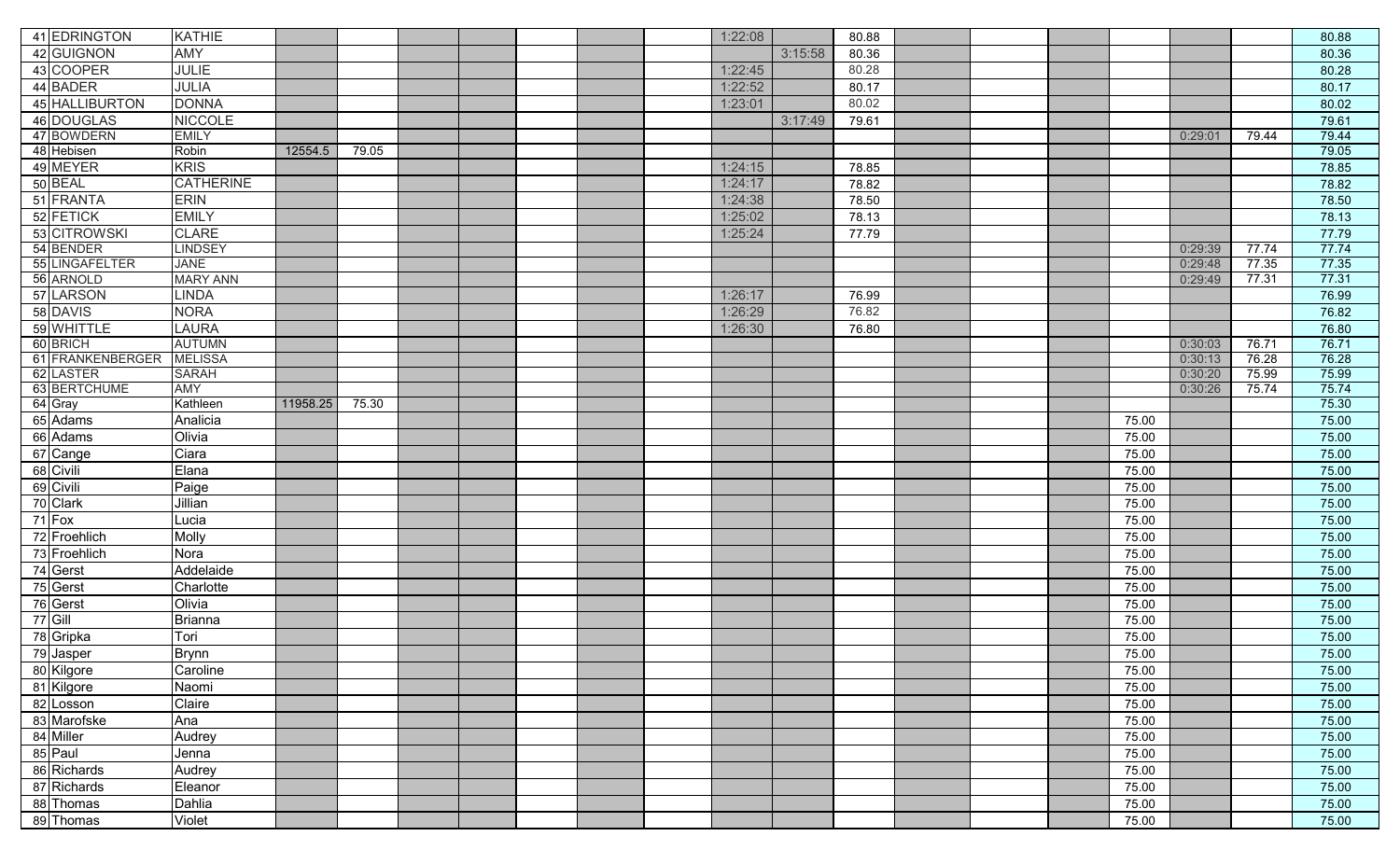|                  | 90 Vogt                   | Ansley                        |          |       |  |  |                |         |       |  | 75.00 |         |       | 75.00          |
|------------------|---------------------------|-------------------------------|----------|-------|--|--|----------------|---------|-------|--|-------|---------|-------|----------------|
|                  | 91 Vogt                   | Charlotte                     |          |       |  |  |                |         |       |  | 75.00 |         |       | 75.00          |
|                  | 92 Wolf                   | Ella                          |          |       |  |  |                |         |       |  | 75.00 |         |       | 75.00          |
|                  | 93 Zahner                 | Addie                         |          |       |  |  |                |         |       |  | 75.00 |         |       | 75.00          |
|                  | 94 Benning                | Deborah                       | 11858.25 | 74.67 |  |  |                |         |       |  |       |         |       | 74.67          |
|                  | 95 CHRISTOPHER            | <b>KRISTEN</b>                |          |       |  |  |                |         |       |  |       | 0:31:15 | 73.76 | 73.76          |
|                  | 96 Chatfield              | Melissa                       | 11680    | 73.54 |  |  |                |         |       |  |       |         |       | 73.54          |
|                  | 97 PERZ                   | CAROL                         |          |       |  |  |                | 1:30:27 | 73.45 |  |       |         |       | 73.45          |
|                  | 98 HENNESSY               | <b>ILENIA</b>                 |          |       |  |  |                | 1:30:37 | 73.31 |  |       |         |       | 73.31          |
|                  | 99 McAteer                | Shawn                         | 11601    | 73.05 |  |  |                |         |       |  |       |         |       | 73.05          |
|                  | 100 Bode                  | <b>Brooklyn</b>               | 11469    | 72.21 |  |  |                |         |       |  |       |         |       | 72.21          |
|                  | 101 BERRONG               | <b>CARRIE</b>                 |          |       |  |  |                | 1:32:03 | 72.17 |  |       |         |       | 72.17          |
|                  | 102 PHILLIPS              | <b>LAUREN</b>                 |          |       |  |  |                |         |       |  |       | 0:32:27 | 71.03 | 71.03          |
|                  | 103 SIMON                 | <b>KATHY</b>                  |          |       |  |  |                | 1:34:51 | 70.04 |  |       |         |       | 70.04          |
|                  | 104 ELRICK                |                               |          |       |  |  |                |         |       |  |       |         |       |                |
|                  |                           | <b>MOLLISA</b>                |          |       |  |  |                | 1:34:53 | 70.02 |  |       |         |       | 70.02          |
|                  | 105 BENDER-LEVY           | <b>AMY</b>                    |          |       |  |  |                | 1:35:07 | 69.84 |  |       |         |       | 69.84          |
|                  | 106 SHEAHAN               | CAROL                         |          |       |  |  |                | 1:35:29 | 69.58 |  |       |         |       | 69.58          |
|                  | 107 LOSSMAN               | <b>CASEY</b>                  |          |       |  |  |                |         |       |  |       | 0:33:10 | 69.50 | 69.50          |
|                  | 108 Lashbrook             | Isabella                      | 10965.75 | 69.05 |  |  |                |         |       |  |       |         |       | 69.05          |
|                  | 109 Moore<br>110 BERGMAN  | Ashley<br><b>REBECCA</b>      | 10965.5  | 69.04 |  |  |                |         |       |  |       | 0:33:49 | 68.16 | 69.04<br>68.16 |
|                  | 111 MESSMER               | <b>AVERY</b>                  |          |       |  |  |                |         |       |  |       | 0:33:49 | 68.16 | 68.16          |
|                  | 112 JACQUIN               | <b>HANNAH</b>                 |          |       |  |  |                |         |       |  |       | 0:33:52 | 68.06 | 68.06          |
|                  | 113 WOOD                  | <b>SAVANNAH</b>               |          |       |  |  |                | 1:37:41 | 68.01 |  |       |         |       | 68.01          |
| $\overline{114}$ | <b>LICKENBROCK</b>        | <b>ELAINE</b>                 |          |       |  |  |                | 1:38:42 | 67.31 |  |       |         |       | 67.31          |
|                  | 115 MCCALLUM              |                               |          |       |  |  |                |         |       |  |       |         |       |                |
|                  |                           | <b>BRANDY</b>                 |          |       |  |  |                | 1:38:47 | 67.25 |  |       |         |       | 67.25          |
|                  | 116 GIBBONS               | <b>LINDA</b>                  |          |       |  |  |                | 1:39:21 | 66.87 |  |       |         |       | 66.87          |
|                  | 117 FLANAGAN              | <b>CATHERINE</b>              |          |       |  |  |                |         |       |  |       | 0:34:59 | 65.89 | 65.89          |
|                  | 118 CURTIS                | <b>VICTORIA</b><br><b>JAN</b> |          |       |  |  |                |         |       |  |       | 0:35:05 | 65.70 | 65.70          |
|                  | 119 PETZOLDT              |                               |          |       |  |  |                | 1:41:34 | 65.41 |  |       |         |       | 65.41          |
|                  | 120 ESPINOZA              | <b>MEREDITH</b>               |          |       |  |  |                |         |       |  |       | 0:35:32 | 64.87 | 64.87          |
|                  | 121 MENDOZA               | <b>KRIS</b>                   |          |       |  |  |                | 1:42:45 | 64.66 |  |       |         |       | 64.66          |
|                  | 122 Berry<br>123 Callaham | Jaime                         |          |       |  |  | 63.00          |         |       |  |       |         |       | 63.00          |
|                  |                           | Jason                         |          |       |  |  | 63.00<br>63.00 |         |       |  |       |         |       | 63.00<br>63.00 |
|                  | 124 Curran<br>125 Fendler | Tara<br>Stephanie             |          |       |  |  | 63.00          |         |       |  |       |         |       | 63.00          |
|                  | 126 Gang                  | Minseo                        |          |       |  |  | 63.00          |         |       |  |       |         |       | 63.00          |
|                  | 127 Junge                 | Gayle                         |          |       |  |  | 63.00          |         |       |  |       |         |       | 63.00          |
|                  | 128 Legaspi               | Jenessa                       |          |       |  |  | 63.00          |         |       |  |       |         |       | 63.00          |
|                  | 129 Long                  | Wendy                         |          |       |  |  | 63.00          |         |       |  |       |         |       | 63.00          |
|                  | 130 O'Bryant              | Lindsey                       |          |       |  |  | 63.00          |         |       |  |       |         |       | 63.00          |
|                  | 131 Pieknik               | Olivia                        |          |       |  |  | 63.00          |         |       |  |       |         |       | 63.00          |
|                  |                           | Lori                          |          |       |  |  | 63.00          |         |       |  |       |         |       | 63.00          |
|                  | 132 Riti<br>133 Rumbolo   | Gwen                          |          |       |  |  | 63.00          |         |       |  |       |         |       | 63.00          |
|                  | 134 Velten                | Barbara                       |          |       |  |  | 63.00          |         |       |  |       |         |       | 63.00          |
|                  | 135 Vogt                  | Amanda                        |          |       |  |  | 63.00          |         |       |  |       |         |       | 63.00          |
|                  | 136 Vogt                  | Christina                     |          |       |  |  | 63.00          |         |       |  |       |         |       | 63.00          |
|                  | 137 Werner                | Lindsay                       |          |       |  |  | 63.00          |         |       |  |       |         |       | 63.00          |
|                  | 138 Zigaitis              | Kelly                         |          |       |  |  | 63.00          |         |       |  |       |         |       | 63.00          |
|                  | 139 DURAN                 | <b>ISABELLA</b>               |          |       |  |  |                |         |       |  |       | 0:36:40 | 62.86 | 62.86          |
|                  | 140 Triplett              | Julia                         | 9946.5   | 62.63 |  |  |                |         |       |  |       |         |       | 62.63          |